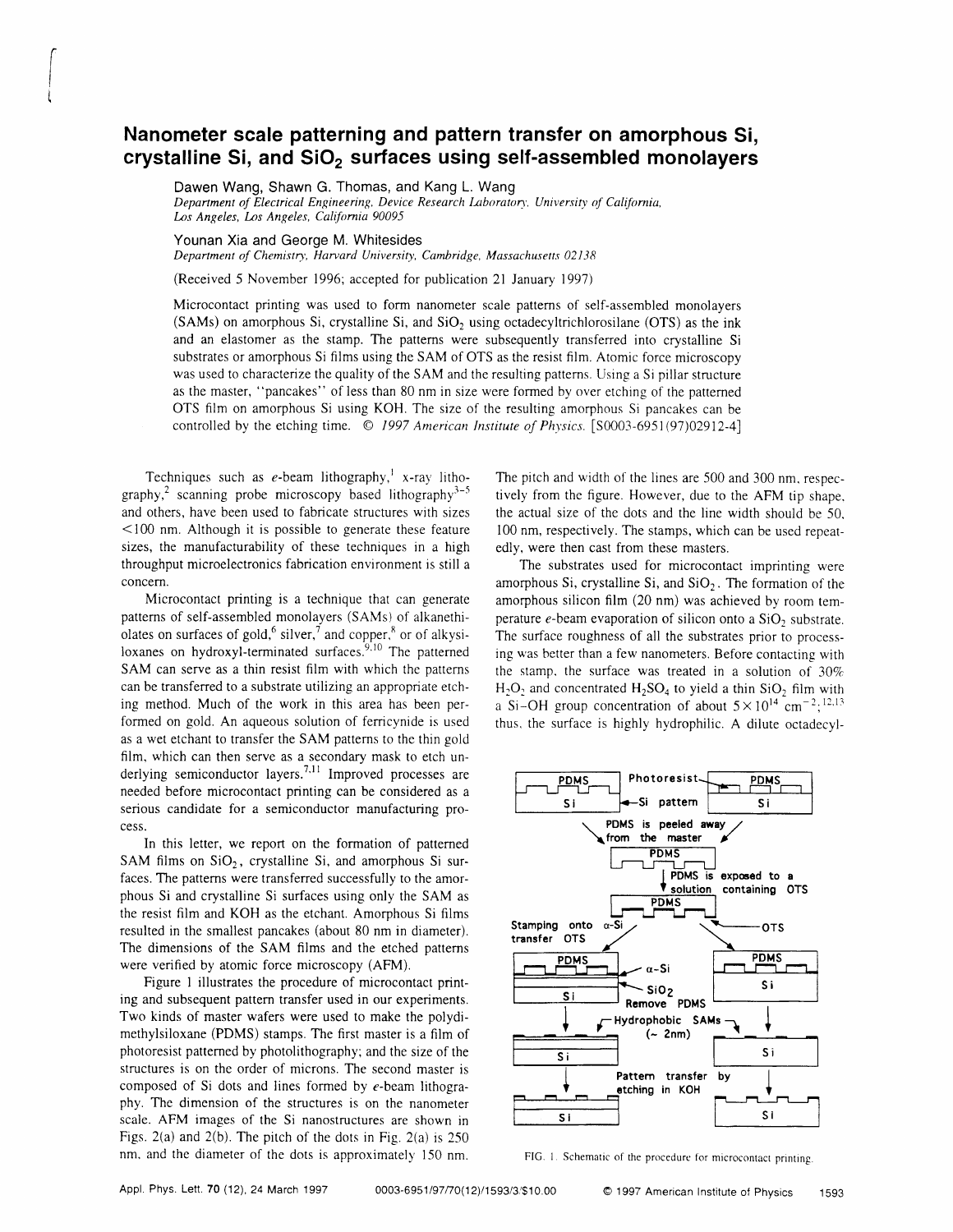

/

FIG. 2. AFM images of a master formed by  $e$ -beam lithography, showing the Si array of (a) nanometer scale dots and (b) lines. The pitch of the dots is 250 nm and the XXXXX is about 150 nm. The pitch of the lines is 500 nm and the linewidth is about 300 nm. The height of the dots and lines is about 350 nm.

trichlorosilane (OTS) solution (one drop in l0 ml hexane) was prepared in a  $N_2$  atmosphere using hexane as the solvent since OTS reacts violently with water. A cotton swab was used to apply the OTS onto the surface of the stamp. The stamp was then brought into contact with the substrate. The Si-Cl bonds in the OTS molecules are broken by the OH groups present on the surface of the substrate to form a network of Si-O-Si bonds, resulting in a self-assembled monolayer of OTS on the contact area. Longer contacting time and stronger applied force result in a more resilient OTS layer, which can better withstand the subsequent processing. In this experiment, the substrate and stamp are kept in contact for more than a few minutes (in this case, we let the stamp in contact for more than 2 h).

Figures  $3(a)$  and  $3(b)$  are typical AFM images of the nanometer scale SAM patterns formed on the amorphous Si surface. The height and width of the SAM lines shown in Fig. 3(b) is approximately 2 and 100 nm, respectively.

Pattem transfer was successful for OTS on both amor-



FIG. 3. AFM images of nanometer scale SAM patterns formed on the amorphous Si surface by microcontact printing. Their thickness is abour 2 nm. (a) and (b) are the AFM images of the SAMs formed by the master wafers shown in Figs. 2(a) and 2(b), respectively.



FIG. 4. AFM images of line patterns formed on (a) crystalline Si and (b) amorphous Si after dilute KOH etching with the OTS monolayer as masks. The etch depth is about 20 nm and the linewidth is on the order of microns.

phous and crystalline Si by the use of a dilute KOH etching solution, In this process, the wafer is dipped in dilute HF for about 8 s to remove the native oxide prior to KOH etching. Figures 4(a) and 4(b) are AFM images of the transferred line patterns on crystalline Si and amorphous Si, depicting a rougher surface for the case of OTS on the crystalline Si surface. The surface roughening is caused by the anisotropic etching of crystalline Si by KOH. This problem is circumvented by the use of an amorphous silicon film. As can be seen in Fig. 4(b), after the pattern transfer, the amorphous Si



FIG. 5. AFM images of the transferred patterns on the amorphous Si surface after etching by dilute KOH: (a) and (b) showing the images of the hole patterns. Their pitch is 250 nm, the same as that of the master wafer. The images of the amorphous pancakes, with the diameter of 80 nm, are illustrated in (c) and (d). These pancakes are obtained after over etching with **KOH**